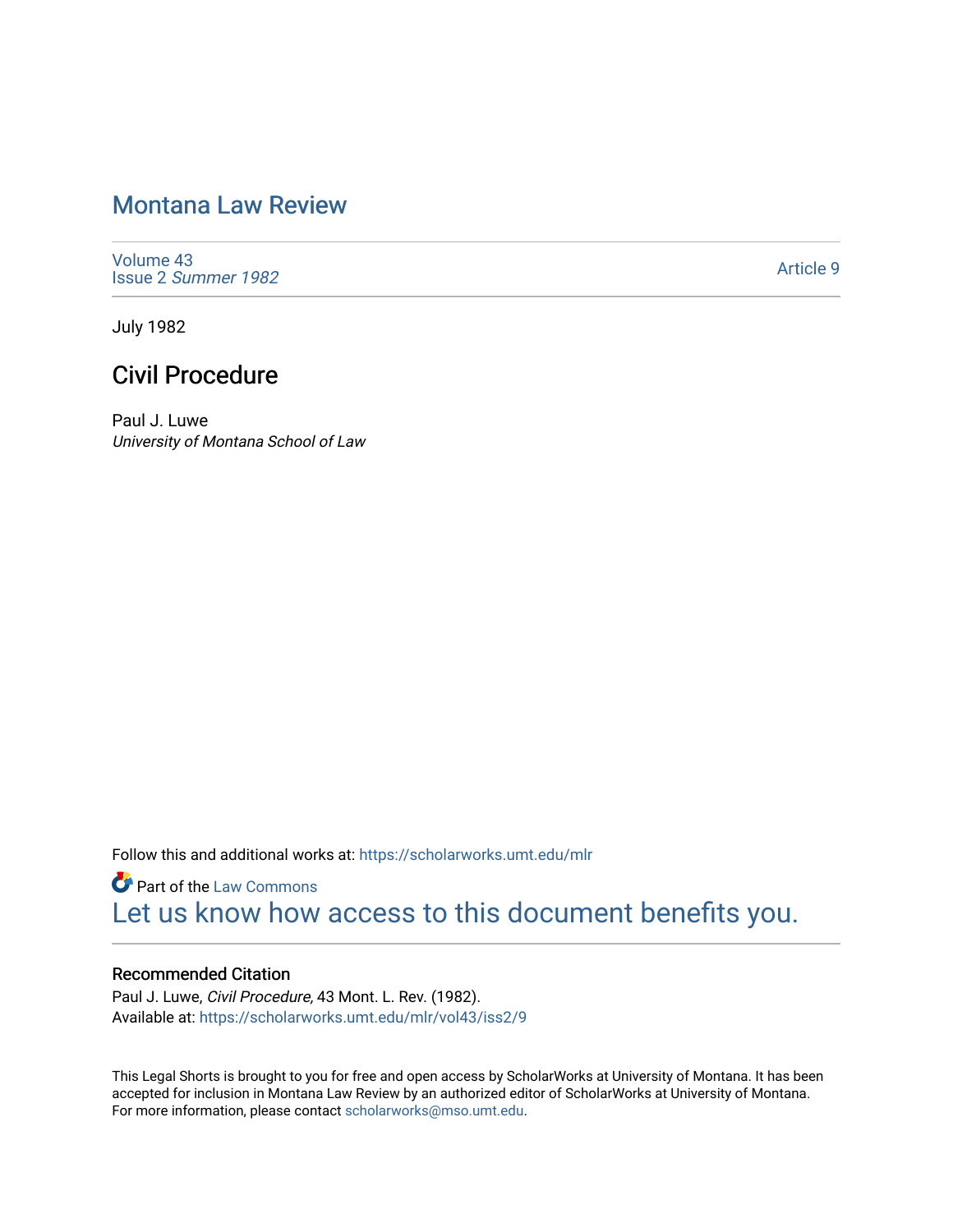# **MONTANA SUPREME COURT SURVEY**

#### SURVEY **EDITOR'S** NOTE

This issue of Volume 43 contains the annual Montana Supreme Court Survey. The primary purpose of the survey is to present research and analysis of Montana Supreme Court decisions that have significant impact on specific areas of the law. The areas surveyed were decided upon by the Montana Law Review Editorial Board in conjunction with the faculty of the University of Montana School of Law. Case selection within each area was left to the discretion of the individual authors. Except for the survey of estates, wills and trusts, which covers **1980** and 1981, all surveys consider only **1981** supreme court decisions.

# **Robert C. Reichert**

# CRIMINAL **PROCEDURE**

#### **Paul J. Luwe**

#### **INTRODUCTION**

This survey examines selected cases in the area of criminal procedure decided by the Montana Supreme Court in **1981.** It does not include criminal procedures applicable under the Montana Youth Court Act. The practitioner should consult other resources, such as the Montana Criminal Law Information Research Center,' for more information.

<sup>1.</sup> Montana Criminal Law Information Research Center (Montclirc), University of Montana School of Law, Missoula, Montana, provides a case synopsis of all recent criminal law, procedure and evidenciary cases, past memoranda of law and original research to public defenders, court appointed lawyers, county and city attorneys, judges and any other publicly paid members of the criminal justice system.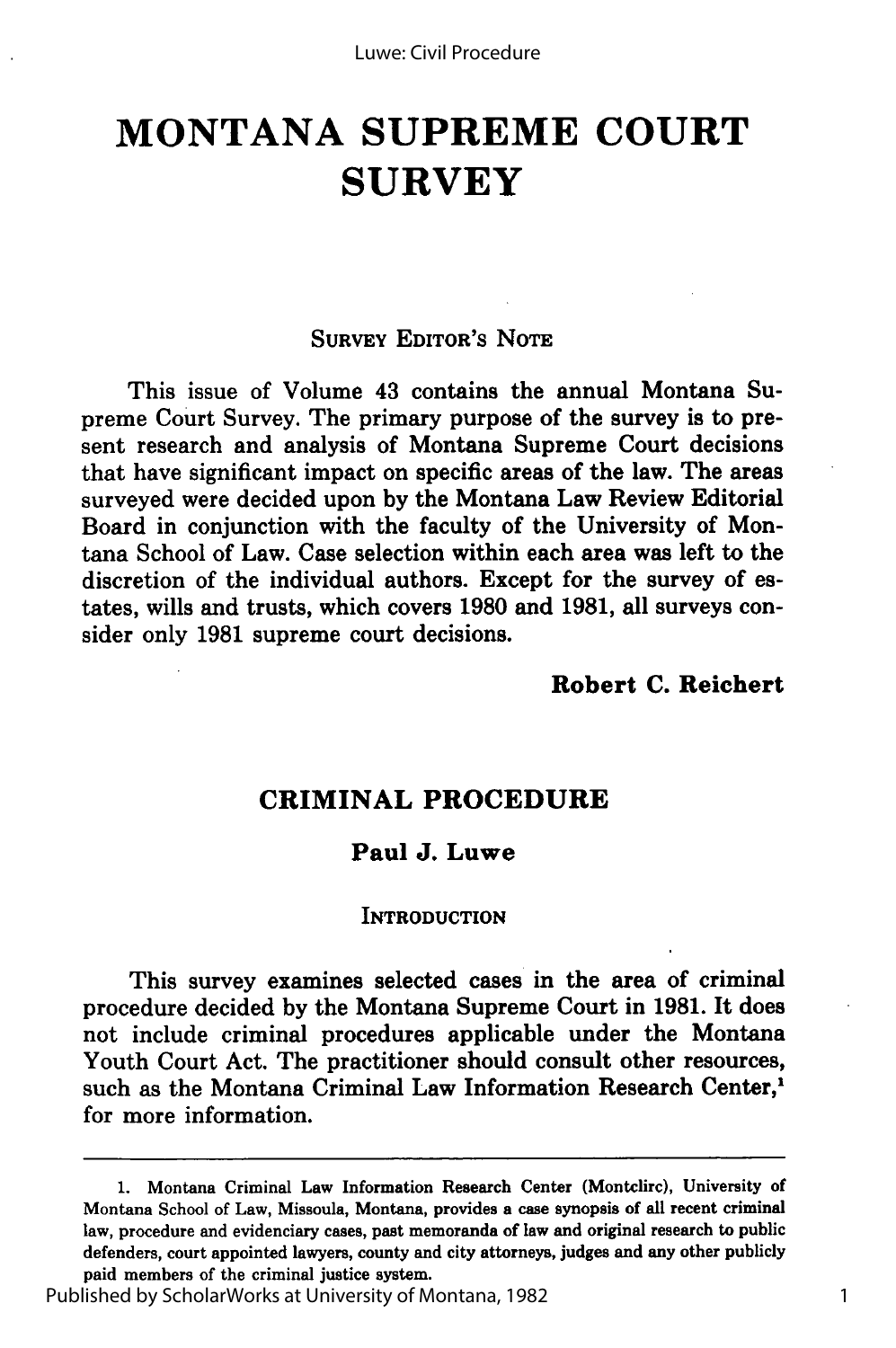### I. **FOURTH AMENDMENT**

### *A. Private Searches*

The fourth amendment has been interpreted to protect an individual's justifiable expectation of privacy.<sup>2</sup> Unlike the federal constitution, the Montana Constitution expressly provides for an individual's right to privacy.<sup>8</sup> Therefore, a search and seizure in Montana evokes two separate constitutional protections: freedom from unreasonable search and seizure, and a right to privacy. These two constitutional protections utilize two different constitutional standards for judging a search.<sup>5</sup> One standard requires that the search and seizure must be reasonable,<sup> $\epsilon$ </sup> and the other mandates that there be a compelling state interest to justify the invasion of an individual's right to privacy. **A** violation of either one of these constitutional provisions will result in the exclusion of evidence.

In *State v. Hyem,7* the Montana Supreme Court continued to apply the search and seizure and privacy provisions to the actions of private individuals.8 In *Hyem* two individuals posing as potential purchasers of defendant's home entered the defendant's house, accompanied **by** a realtor, to search for a stolen pair of Rossignol skis." During the showing of the house, one of the furtive searchers purposely dropped his sunglasses beside a bed and then looked under it, spotting the skis. He then removed them halfway from under the bed to ascertain the serial number. **A** search warrant was

The people shall be secure in their persons, papers, homes and effects from unreasonable searches and seizures. No warrant to search any place, or seize any person or thing shall issue without describing the place to the searched or the person or thing to be seized, or without probable cause, supported by oath of affirmation reduced to writing.

**5.** *Id. See also* Survey, *Criminal Procedure: The Exclusionary Rule,* 40 Morr. L. Rav. **132, 132-39 (1979).**

**6.** Under the search and seizure provision there are actually two standards depending upon which part of the provision is applicable. The other part of the search and seizure provision requires that search warrants be based upon probable cause.

7. **-** Mont. **-, 630** P.2d 202 **(1981).**

*8. See* State v. Helfrich, **-** Mont. **-, 600** P.2d **816 (1979);** State v. Brecht, **157** Mont. 264, 485 P.2d 47 **(1971)** (decided under the **1889** Montana Constitution).

<sup>2.</sup> *See* Katz v. United States, **389** U.S. 347, **351 (1967).**

<sup>3.</sup> **MONT.** CONST. art. II, § 10 provides: "The right of individual privacy is essential to the well being of a free society and shall not be infringed without the showing of a compelling state interest."

<sup>4.</sup> MONT. **CONST.** art. II, § 11 and § 10, respectively. The search and seizure provision, MONT. CONST. art. II, § 11, which mirrors the fourth amendment provides:

**<sup>9.</sup>** The defendants were absent from the house during the search. The defendants were aware that the realtor had keys and had shown the house to other prospective purchasers in their absence.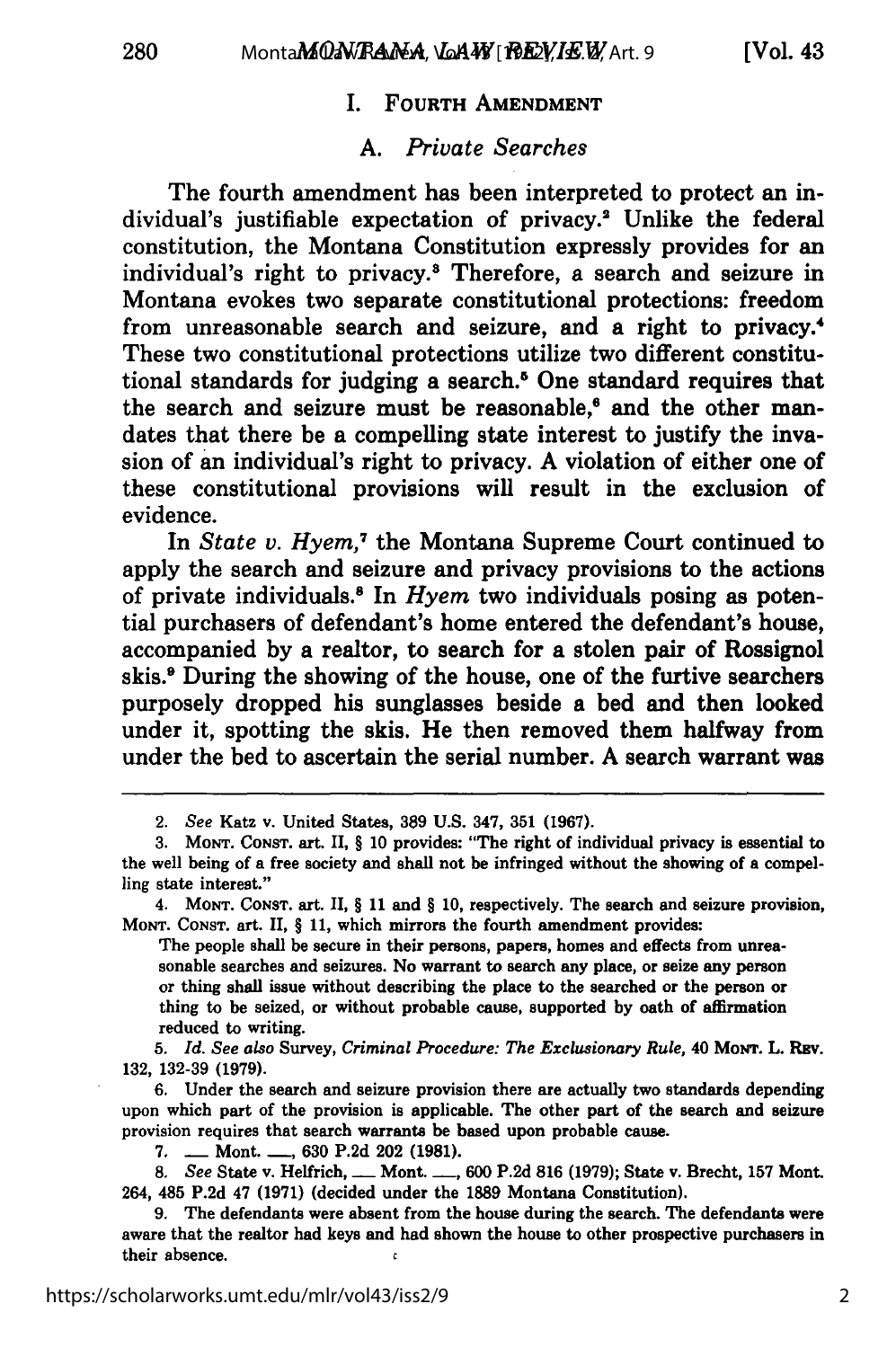then issued based upon the individual's discovery. The district court suppressed the evidence and the state appealed.10

The Montana Supreme Court determined that the search by these private citizens had violated both the search and seizure provision and the privacy provision of the Montana Constitution. The court held, under the first constitutional standard, that the search was per se unreasonable because it did not fall within any of the exceptions to the warrant requirement. The court reasoned that, before the warrantless search **by** the private individuals, neither one of the searchers "could have obtained a valid search warrant because they were not possessed of their own knowledge, or through demonstrably reliable informants, of facts sufficient to **es**tablish probable cause, an essential ground for the issuance of a warrant. Section **46-5-202(1)(b), MCA.""** The court's reasoning leaves open the possibility that the court might reach a different conclusion if before the warrantless search, the searchers have sufficient grounds to obtain a valid search warrant.<sup>12</sup>

Under the privacy provision, the court held that the defendants' constitutional right to privacy was infringed upon without a showing of a compelling state interest. The Montana Supreme Court reasoned that searchers acting in their individual capacities and not for the state could never establish a compelling state interest.<sup>13</sup> The court also rejected the state's argument that the defendants waived their right of privacy **by** consenting to allow the house to be shown to prospective purchasers.<sup>14</sup>

# *B. Exclusionary Rule*

The exclusionary rule has been the subject of considerable

12. Under such hypothetical facts the result would be the same. The searchers would have still infringed upon the defendants' privacy without a compelling state interest. *See infra* text accompanying note **13.**

**<sup>10.</sup>** Hyem, **-** Mont. **-, 630 P.2d** at 204-05.

**<sup>11.</sup>** *Id.* at **-, 630 P.2d** at **205. MONTANA CODE ANNOTATED** [hereinafter cited as **MCA]** § **46-5-202(1)(b) (1981)** provides in pertinent part: "Any judge may issue a search warrant upon the written or telephonic application of any person, made under oath or affirmation before the judge, which:. **.. (b)** states facts sufficient to show probable cause for issuance of the warrant."

**<sup>13.</sup>** Hyem, **-** Mont. **-, 630 P.2d** at **205-06.** In order for private citizens to establish a compelling state interest, they must act "in concert or collusion with police officers." *Id.* at -' **630 P.2d** at **209.**

<sup>14.</sup> *Id.* at **-, 630 P.2d** at **209.** The court reasoned that "even though the bedroom was accessible to the public, **by** placing the skis under the bed, out of the public's view, defendants sought to preserve the skis as private. . . **."** Thus, the defendants had a reasonable expectation of privacy and did not consent to a search and seizure of the personal property in their possession. *Id.*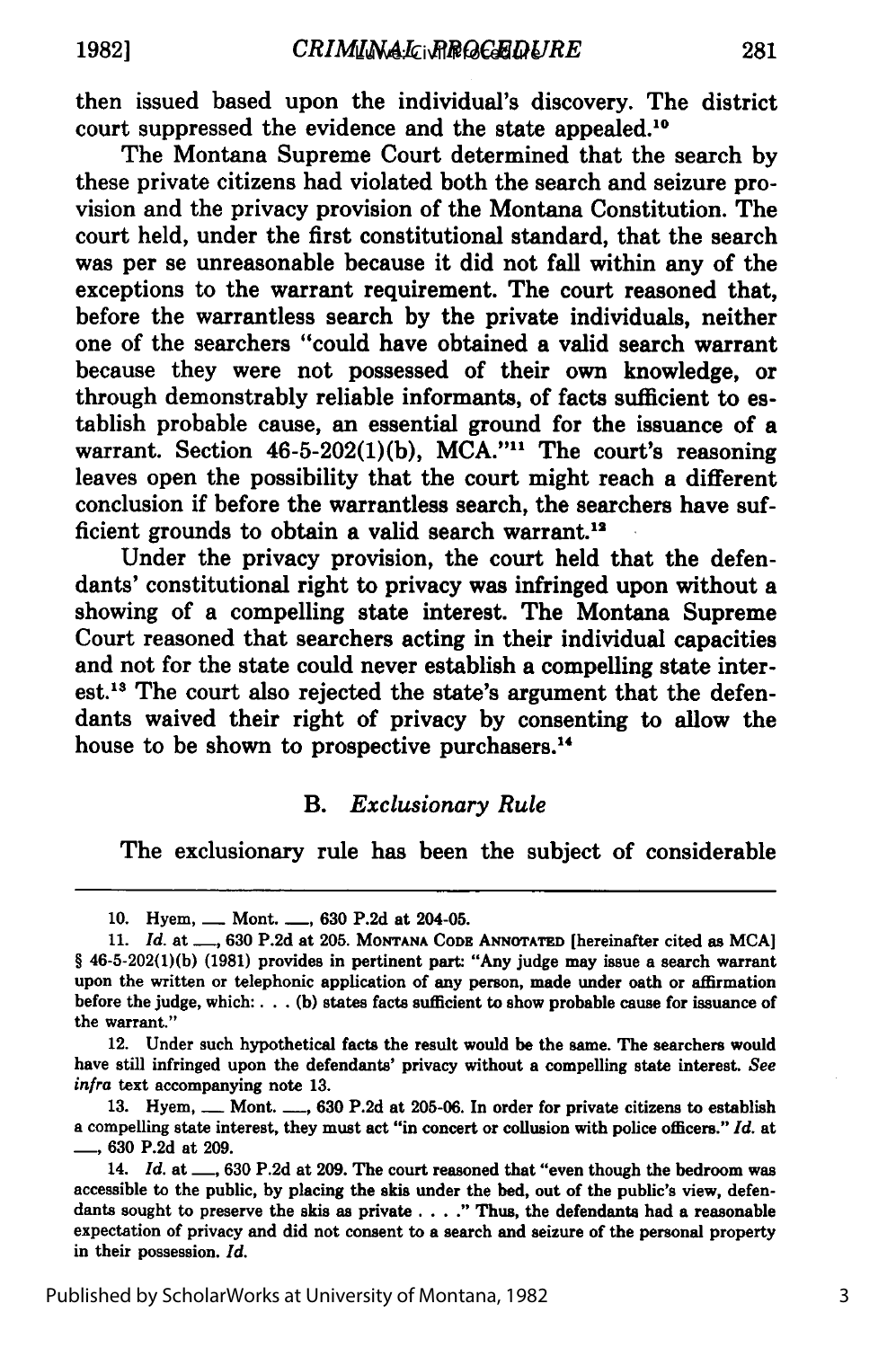criticism and legislative attempts to modify or abolish the rule."5 The major function of the rule is to deter constitutional violations **by** eliminating the prosecutorial benefits of such violations. 16 The majority of jurisdictions will not exclude evidence unless the exclusion will have a deterrent effect. Thus, the nearly universal rule with regard to private searches is that evidence secured **by** private illegal searches, conducted without concerted governmental action, will not be excluded from a criminal trial, because private persons are generally not deterred by exclusion.<sup>17</sup> In Montana, however, the exclusionary rule has been applied consistently to evidence seized by private illegal searches.<sup>18</sup>

Despite contrary holdings in every other jurisdiction,<sup>19</sup> the Montana Supreme Court, in *Hyem,* did not waiver from its conviction that the exclusionary rule is applicable to private illegal searches. The court in reaffirming its application of the rule stated:

Montana law applies equally to agents of the state and to private individuals. *We have no duality of rights, one set of laws operating when state action is involved, and another set of laws applying when private action is involved; we avoid such anomalies as may occur when private individuals act for, but not in concert or collusion with police officers.* We have not adopted a course of legal schizophrenia. An across-the-board application of the exclusionary rule results in a clear equality of result, and does not depend upon the fortuitous circumstances which might excuse in one situation a violation of constitutional rights, and discountenance such violations in another situation.<sup>20</sup>

#### *C. Stop and Frisk*

Montana's "stop and frisk" statutes<sup>21</sup> were enacted to codify

20. Hyem, **-** Mont. **-, 630 P.2d** at **208-09** (emphasis added).

21. **MCA §§** 46-5-401 through -402 **(1981).**

**<sup>15.</sup>** *See* H.B. **626,** 47th Mont. Legis. **(1981).** The proposed statute to repeal the exclusionary rule was vetoed by the governor. House Journal, 47th Mont. Legis., at 2151 (1981).<br>16. See Terry v. Ohio, 392 U.S. 1 (1968). See also United States v. Janis, 428 U.S. 433,

<sup>446</sup> **(1976).**

**<sup>17.</sup>** *See* Burdeau v. McDowell, **256 U.S.** 465 **(1921).** *See also* W. **LAFAVE, SEARCH AND** SEIZURE: A **TREATISE ON THE FOURTH AMENDMENT, § 1.6** at 110-45 **(1978).**

*<sup>18.</sup> See* State v. Helfrich, **-** Mont. **-, 600 P.2d 816 (1979);** *see also* State v. Brecht, **157** Mont. 264, 485 **P.2d** 47 **(1971).**

**<sup>19.</sup>** Justice Morrison, dissenting in *Hyem,* states that Montana is the "only court which has applied the exclusionary rule to private action." *Id.* at ..., 630 P.2d at 210. See *also* Note, *Intrusion, Exclusion, and Confusion; State v. Helfrich: The Exclusionary Rule and Acts of Private Persons,* 41 MONT. L. REV. **281, 284-85 (1980).** Even the states with an express provision for privacy in their constitution have limited the application of the exclusionary rule to state action.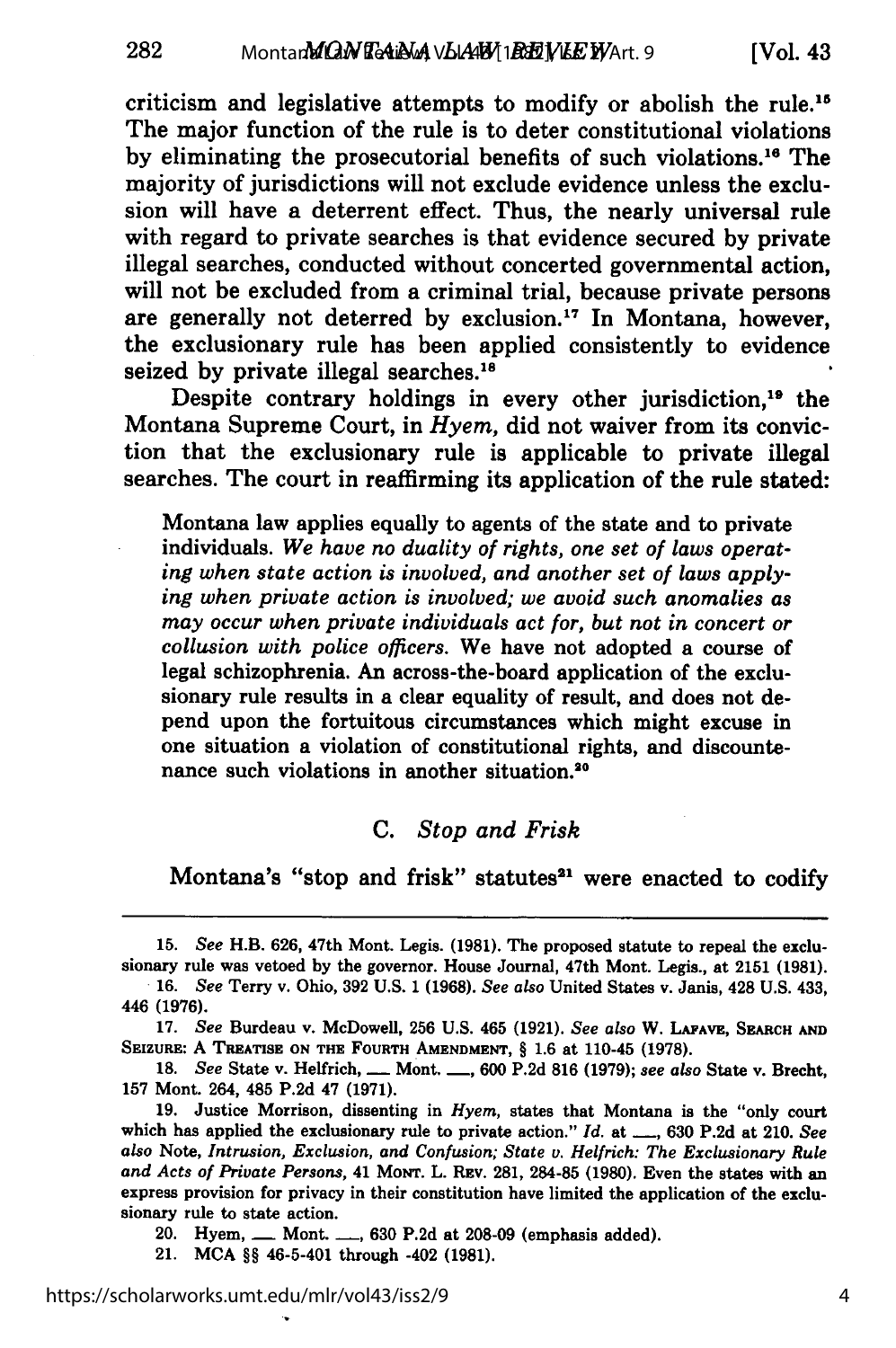the landmark result in *Terry v. Ohio.22* In *Terry,* the United States Supreme Court established that a police officer, who has a reasonable suspicion of illegal activity, is constitutionally privileged to stop a person, question him as to his identity and activities at the time, and frisk him for dangerous weapons, even in the absence of probable cause.<sup>23</sup> In the most recent post-Terry decision, United *States* v. *Cortez, <sup>2</sup>*the Supreme Court held that objective facts and circumstantial evidence suggesting that a particular vehicle is involved in criminal activity provides sufficient basis to justify a limited investigatory stop.<sup>25</sup> In light of this decision, the Montana Supreme Court, in *State v. Gopher*,<sup>26</sup> extended Montana's stop and frisk statutes to vehicle stops.

Prior to *Gopher,* stop and frisk principles did not apply to an individual in a vehicle.<sup>27</sup> The court, in dictum, stated that it was "inconceivable how stop and frisk [could] be applied to the stop of a defendant in a moving vehicle."<sup>28</sup> Probable cause was thus needed to initiate an investigatory stop.<sup>29</sup> In *Gopher* the court expressly set aside its previous dictum and adopted the particularized suspicion test of *Cortez.* The Montana Supreme Court held that "when a trained police officer has a particularized suspicion that the occupant of a vehicle is or has been engaged in criminal activity, or witness thereto, a limited and reasonable investigatory stop and search is justified."30

The state has a dual burden in showing that sufficient particularized supsicion existed to justify a limited investigatorial stop. The state must first demonstrate "objective data from which an experienced officer can make certain inferences."<sup>31</sup> A significant factor in the analysis of the officer's assessment is his experience and training. Experienced law enforcement officers are permitted

**25.** *Id.* at **417-18.**

**27.** *See generally* State v. Radar, **177** Mont. **252, 581 P.2d** 437 **(1978);** State v. Marshall, 174 Mont. **278, 570 P.2d 909 (1977);** State v. Lahr, **172** Mont. **32, 560 P.2d 527 (1977). 28.** State v. Radar, **177** Mont. **252, 257, 581 P.2d** 437, 440 **(1978).**

**29.** See, e.g., State v. Marshall, 174 Mont. **278, 570 P.2d 909 (1977)** (holding probable cause did not exist to justify a stop of a vehicle, where officer acted on mere suspicion and on game warden's report that he observed the occupants of the vehicle smoking something); State v. Radar, **177** Mont. **252, 581 P.2d** 437 **(1978)** (game warden's suspicion that defendants had stolen furniture in back of their pickup truck did not provide probable cause to stop and arrest defendants).

**30.** Gopher, **-** Mont. **-, 631 P.2d** at **296.**

**31.** *Id.*

<sup>22. 392</sup> U.S. 1 (1968).

<sup>23.</sup> *Id. Cf.* Brown v. Texas, 442 U.S. 47 **(1980)** (reasonable suspicion of illegal activity is necessary to justify an investigatory stop, even in a high crime area).

<sup>24. 449</sup> **U.S.** 411 **(1981).**

**<sup>26.</sup> -** Mont. **-, 631 P.2d 293 (1981).**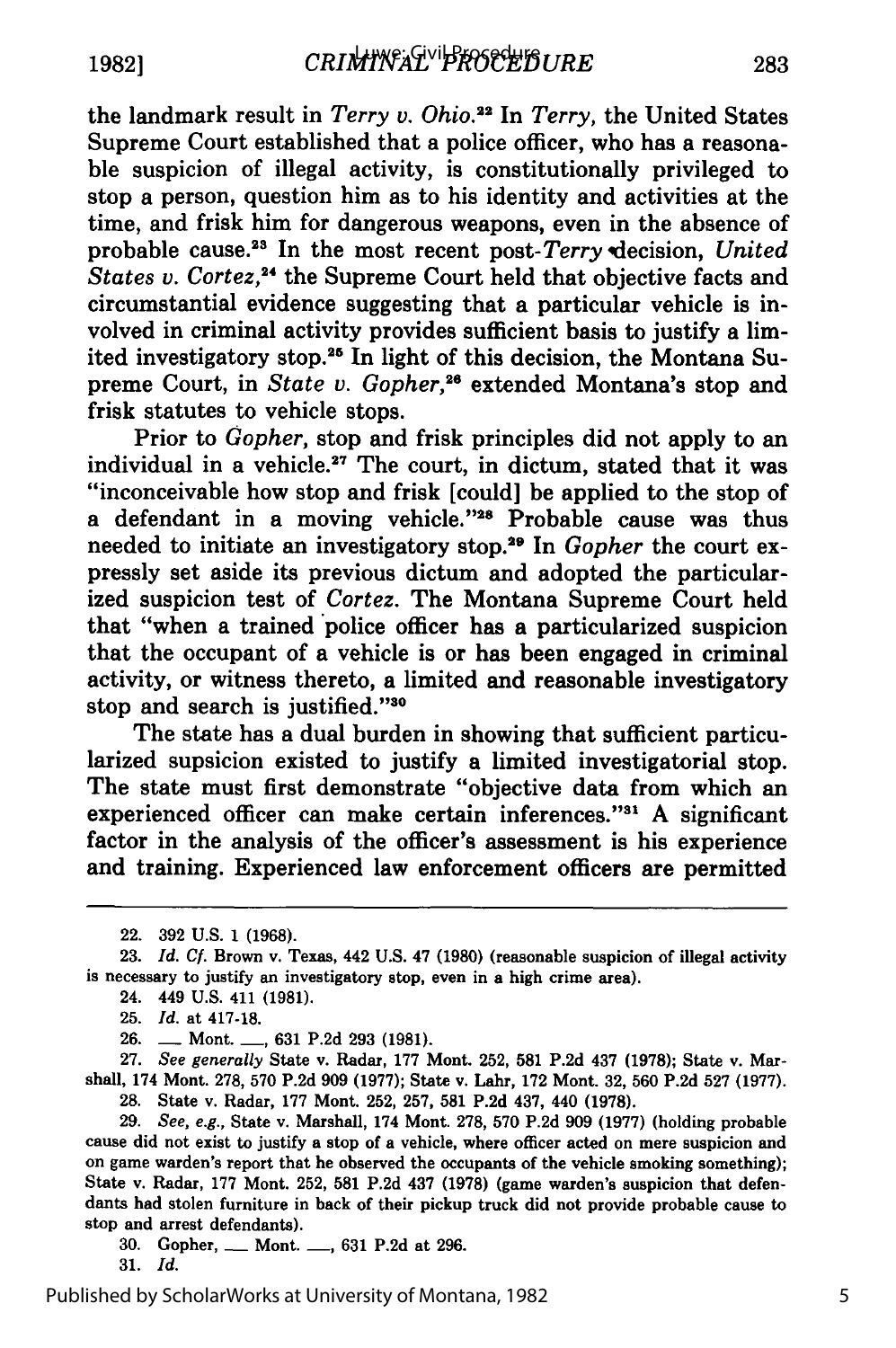to draw certain inferences, deductions and conclusions which may well elude a layperson.<sup>32</sup> The second element of the state's burden is "a resulting suspicion that the occupant of a certain vehicle is or has been engaged in wrongdoing or was a witness to criminal activity."33 This resulting suspicion must be judged from the viewpoint of those experienced in the law enforcement field.<sup>34</sup>

In *State v. Schatz,"8* the Montana Supreme Court held that a police officer had a sufficient particularized suspicion to execute a lawful arrest and to seize items in plain view from the defendant's vehicle. Unlike the factual situation in *Gopher,* where the officer had stopped the vehicle, the vehicle in *Schatz* was already stopped. The defendant had turned suddenly, parked, turned off his lights, and ducked down in the front seat of his car.<sup>36</sup> The court applied the test adopted in *Gopher* and determined that the veteran officer with nine years of experience had a particularized suspicion sufficient "to effectuate a lawful arrest."<sup>37</sup> The court did not distinguish clearly whether it was applying the particularized suspicion test to the arrest or to the stop. The court's use of the word "lawful" to modify "arrest," however, indicates that the particularized suspicion test could have only been applied to the stop, since a "lawful" arrest requires probable cause.<sup>38</sup>

In *State v. Graves,39* however, the Montana Supreme Court created some uncertainty as to when Montana's stop and frisk statutes will be applied. The defendant was stopped by police officers who were responding to a call from an airport security guard. The airport security guard told the police that a stabbing had occurred and that he was following a black suspect. Upon arriving, a police officer parked his vehicle in front of the defendant and another police officer, while security guards parked their vehicles behind the defendant. One of the police officers approached the defendant and asked if he had been involved in an altercation. The defendant responded in the affirmative. When asked if a knife had been involved, defendant replied "yes" and turned the knife over to the officers, at which time the officers noticed blood on the de-

284

<sup>32.</sup> *Id.* at **-,** 631 P.2d at 295 (citing Cortez, 449 U.S. at 418).

<sup>33.</sup> *Id.* at 296.

<sup>34.</sup> Cortez, 449 U.S. at 418.

<sup>35.</sup> **-** Mont. **-,** 634 P.2d 1193 (1981).

<sup>36.</sup> *Id.* at <u>...</u>, 634 P.2d at 1194-95.

<sup>37.</sup> *Id.*

**<sup>38.</sup> MCA** § 46-6-401 **(1981)** requires that a peace officer have reasonable grounds before he makes an arrest. The "reasonable grounds" test and the "probable cause" requirement of the fourth amendment are substantial equivalents. Draper v. United States, **358 U.S. 307 (1959).**

**<sup>39.</sup> -** Mont. **-, 622 P.2d 203 (1981).**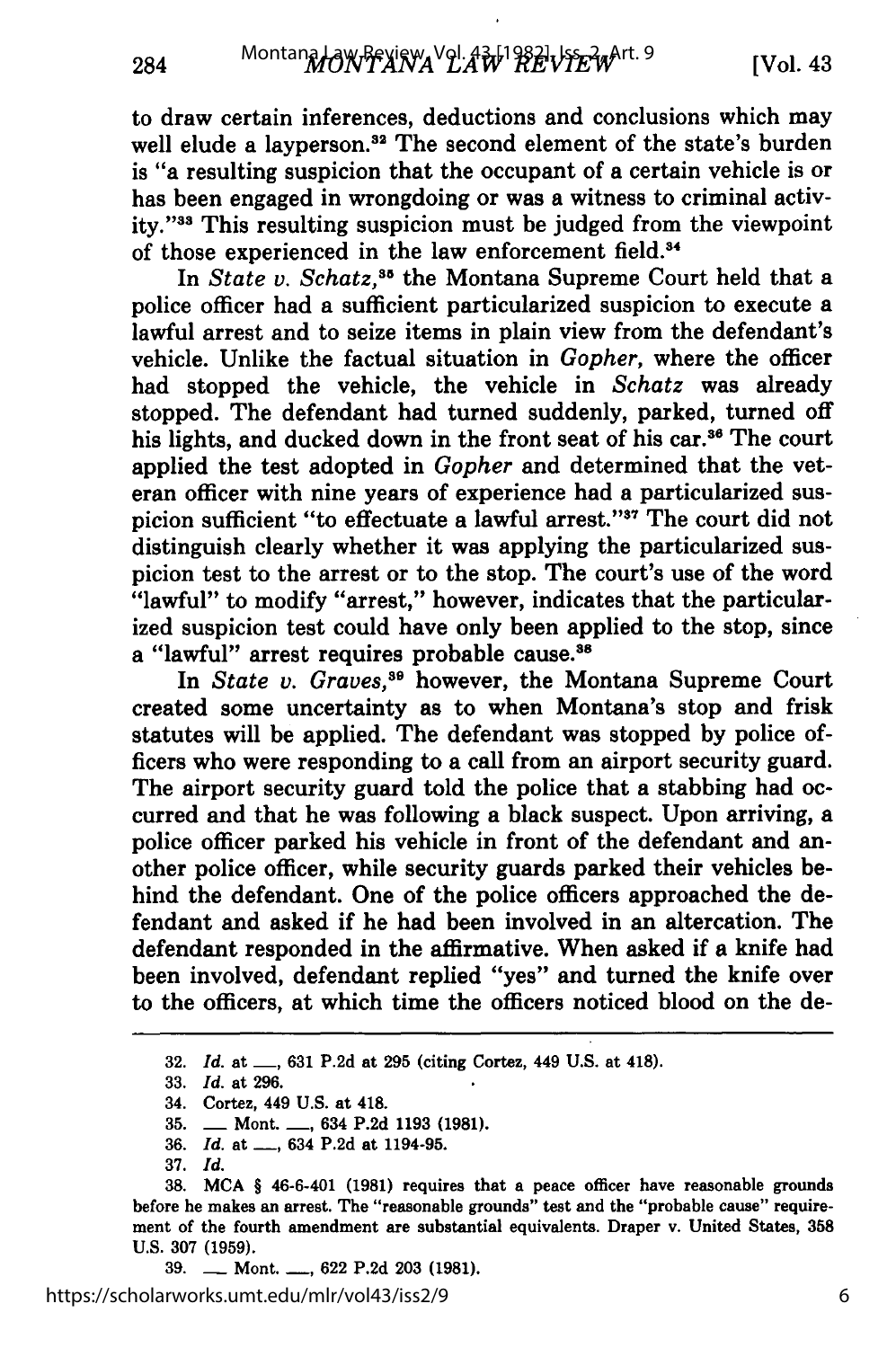fendant's hands. The defendant was then placed under arrest.'0 The defendant contended that the officers did not comply with the mandatory police procedures contained in Montana's stop and frisk statutes.<sup>41</sup> The Montana Supreme Court, however, held that there had been no stop and frisk,'4 and that the mandatory procedures were thus inapplicable. The court stated that "the defendant was merely stopped **by** the police and *asked investigatory questions designed to identify him as a witness or a suspect in the reported crime.* The defendant was not frisked, nor were the police officers searching for a dangerous weapon."'48

The court's holding in *Graves,* that the stop and frisk statutes apply only where the defendant is frisked or where police officers are searching for dangerous weapons, is contrary to the plain language of the stop and frisk statutes. Montana Code Annotated [hereinafter cited as **MCA]** § 46-5-401(1) **(1981)** provides that "[a] peace officer may stop any person **. ..** if the stop is reasonably necessary to obtain or verify an account of the person's presence or conduct or to determine whether to arrest the person." **MCA** § 46- 5-401(2)(b) **(1981)** provides that a peace officer may stop any person if "the stop is reasonably necessary to obtain or verify the person's identity or an account of the offense." Investigatorial stops for the purpose of asking questions "designed to identify a [person] as a witness or a suspect in the reported crime"<sup>44</sup> are precisely what the legislature intended **MCA** § 46-5-401 to cover.

#### II. **IDENTIFICATION**

**A** conviction may be attacked on the ground that the defendant's identification constituted a denial of due process.<sup>45</sup> An iden-

(4) After the authorized purpose of the stop has been accomplished or **30** minutes have elapsed, whichever occurs first, the peace officer shall allow the person to go unless he has arrested the person.

<sup>40.</sup> *Id.* at **-, 622 P.2d** at **205-06.**

<sup>41.</sup> **MCA** § 46-5-401 through -402 **(1981).** The mandatory policy procedures become applicable after a peace officer makes an authorized stop pursuant to **MCA** § 46-5-401 **(1981).** These procedures are provided for in **MCA** § 46-5-402 **(1981),** which states in pertinent part:

**<sup>(3)</sup> A** peace officer who has lawfully stopped a person under this part shall inform the person, as promptly as possible under the circumstances and in any case before questioning the person, that he is a police officer, that the stop is not an arrest but rather a temporary detention for an investigation, and that upon completion of the investigation the person will be released unless he is arrested.

<sup>42.</sup> Graves, **-** Mont. **-, 622 P.2d** at **207.**

<sup>43.</sup> *Id.* (emphasis added). *See also* State v. Jenkins, **-** Mont. **-, 629 P.2d 761 (1981)** (where defendant frisked for dangerous weapons).

<sup>44.</sup> Graves, **-** Mont. **-, 622 P.2d** at **207.**

<sup>45.</sup> *See* Stoval v. Denno, **388 U.S. 293 (1967).**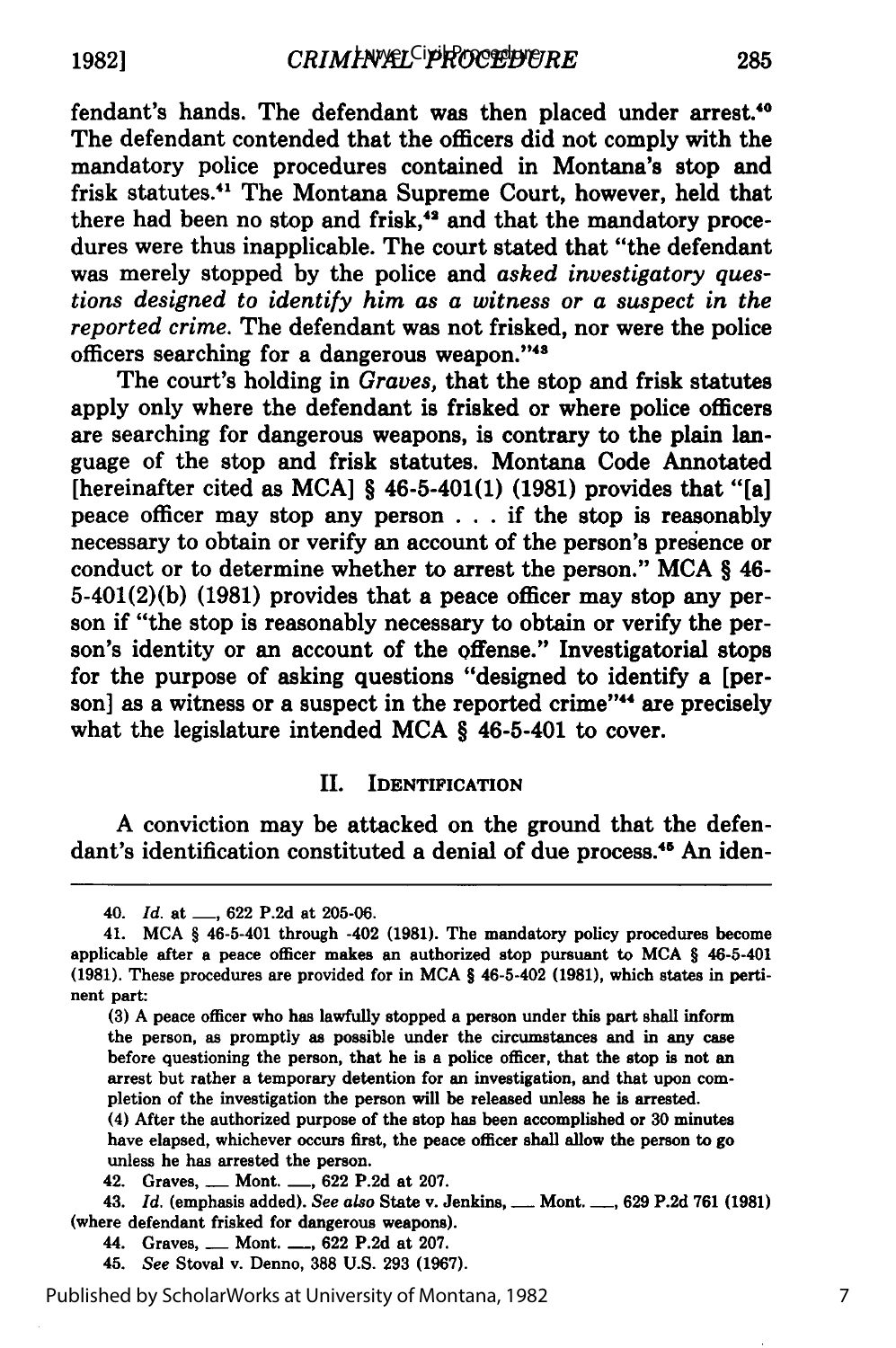tification issue usually involves two separate identifications: the initial identification-via lineup, showup<sup>46</sup> or use of photographs<sup>47</sup>—and a subsequent in-court identification. The United States Supreme Court has developed a two-pronged test for resolving identification issues.<sup>48</sup> First, was the identification procedure impermissibly suggestive; and, second, if so, did it tend to give rise to a substantial likelihood of irreparable misidentification so that to allow the witness to make an in-court identification would violate due process? $49$  For the second prong a totality of the circumstances test is employed.<sup>50</sup> The factors to be considered in evaluating the likelihood of misidentification are: **(1)** the opportunity of the witness to view the crime, (2) the witness' degree of attention, **(3)** the accuracy of his prior description, (4) the level of certainty demonstrated **by** the witness at the confrontation, and **(5)** the length of time between the crime and confrontation.<sup>51</sup>

In *State v. Jenkins*,<sup>52</sup> the Montana Supreme Court applied the two'-pronged test to a showup and the subsequent in-court identification of the defendant at trial. The defendant was taken to a parking lot, two days after the crime, where he was identified.<sup>53</sup> Under the first prong of the test, the identification was summarily held to be unnecessarily suggestive.<sup>54</sup> In applying the factors used in evaluating the likelihood of misidentification under the second prong, the court determined that **(1)** the witness viewed the defendant face-to-face, in good light, during the time of the crime, (2)

48. *See* Neil v. Biggers, 409 **U.S. 188, 196-201 (1972).**

49. *Id. See also* United States *ex rel.* John v. Cassles, 489 **F.2d** 20, 23-24 **(2d** Cir. **1973).**

**50.** Manson v. Brathwaite, 432 **U.S. 98 (1977).**

**51.** Neil v. Biggers, 409 **U.S. 188, 199-200 (1972).**

**52. -** Mont. **-, 629 P.2d 761 (1981).**

**53.** *Id.* at **-, 629 P.2d** at **762-63.**

<sup>46.</sup> Showups have been condemned **by** the United States Supreme Court as impermissibly suggestive absent exigent circumstances. *See* Stoval v. Denno, **388 U.S. 293 (1967).** Exigent circumstances include an immediate hospital confrontation when the sole witness is in danger of dying. *Id.* Exigent circumstances also encompass an on-the-scene showup immediately after the crime in order for the police to determine if they are on the right track. Bates v. United States, 405 **F.2d** 1104 **(D.C.** Cir. **1968).**

<sup>47.</sup> For identification via photographs, see Survey, *Montana Supreme Court Survey of 1981 Criminal Procedure,* 42 **MoNT.** L. **REv. 371, 380-83 (1981)** [hereinafter cited as Survey]. *See, e.g.,* State v. Schatz, **-** Mont. **-. ,** 634 **P.2d 1193, 1195-96 (1981).**

<sup>54.</sup> *Id.* at **-, 629 P.2d** at **765.** The Montana Supreme Court on two previous occasions examined whether a showup was unnecessarily suggestive. *See, e.g.,* State v. Lara, **179** Mont. 201, **587 P.2d 930 (1978)** (identification suggestive where defendant viewed immediately after crime sitting handcuffed next to uniformed patrolman in patrol car, where there were other police vehicles and officers). *But see* Spurlock v. Crist, **\_\_** Mont. **\_\_,** 614 **P.2d** 498 **(1980)** (identification not suggestive where defendant viewed, immediately after the crime, in patrol wagon). *See generally* Annot., **39** A.L.R. **3d 791 (1971).**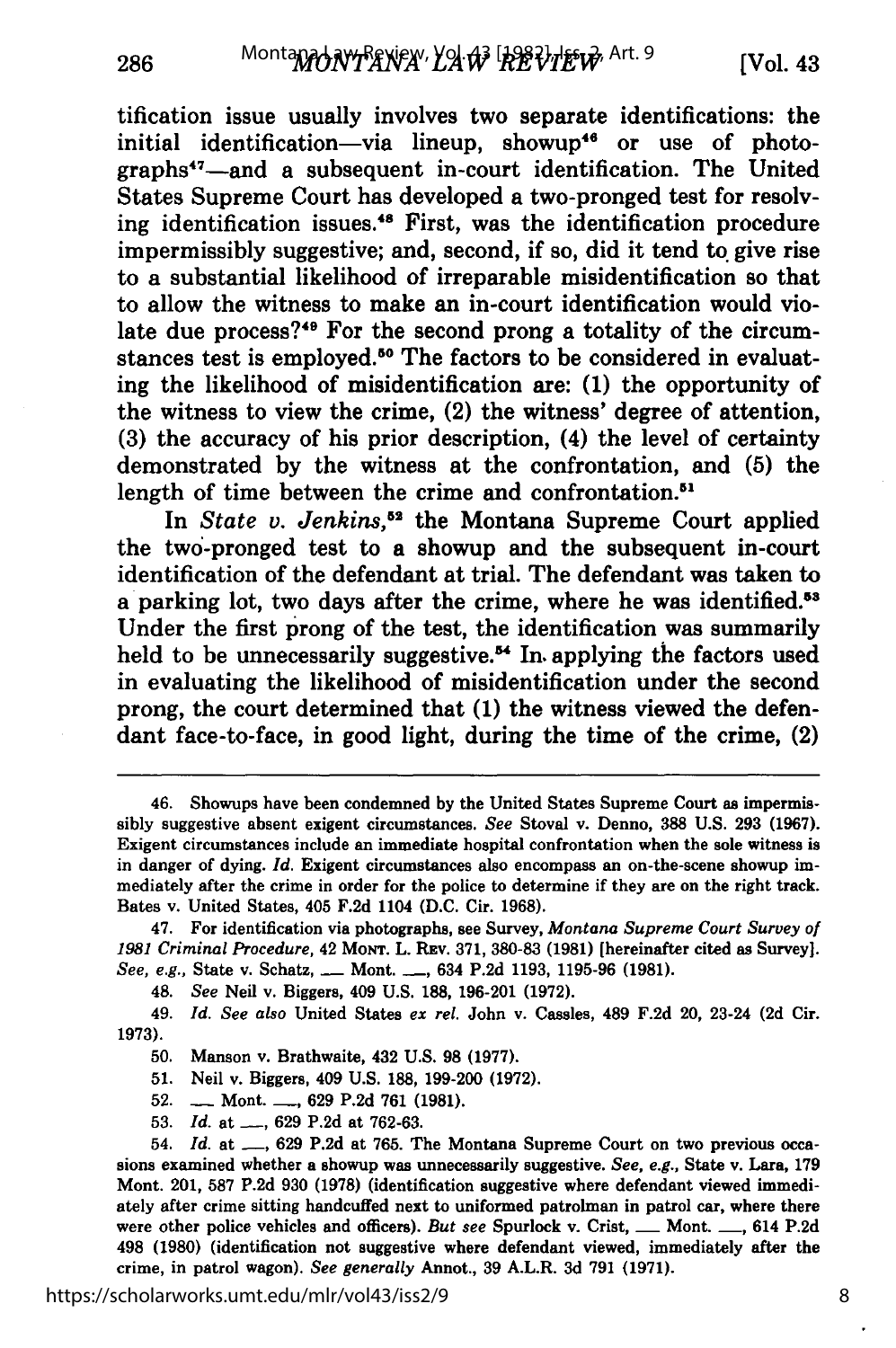**1982]**

she was the only person in the restaurant, so her attention level was high, **(3)** her description was accurate, except for the height, (4) she was positive when she made the identification that the defendant was the person who had tried to rob her, and **(5)** only two days had passed between the crime and the identification. Thus, the suggestive identification procedure did not create a situation in which there was a substantial likelihood of misidentification, and therefore the identification was held to be valid.

# III. **CONFESSIONS-THE CAT** IS **OUT** OF THE **BAG**

The "cat out of the bag" doctrine applies in cases where an inadmissible confession is obtained and subsequently the defendant makes another confession. This doctrine was first formulated **by** Justice Jackson in *United States v. Bayer.6* According to the doctrine, a second confession may be excluded if it is so closely related to the first confession, as to allow the first confession to control the character of the second confession.<sup>57</sup> The later confession may be rendered admissible, however, if there has been a "break in the stream of events **. . .** sufficient to insulate the final events from the effect of all that went before."58

Montana first considered this doctrine in **1980** in *State v. Allies."* The court in *Allies* cited five factors to consider in determining whether there exists a significant break in the chain of events which would purge the taint from the second confession.<sup>60</sup> In other words, was the cat put back into the bag? The factors to consider are: **(1)** the passage of time, (2) the change in location, **(3)** the manner of interrogation, (4) the presence of counsel, and **(5)** the defendant's mental condition.<sup>61</sup>

The Montana Supreme Court again examined the cat out of the bag doctrine in the **1981** case of *In the Matter of R.P.S.62* The court expanded the list of factors from five to eight **by** adopting

**55.** Jenkins, **-** Mont. **-, 629 P.2d** at **765.** See also State v. Lara, **179** Mont. 201, **205, 587 P.2d 930, 932-33 (1978).**

**60.** *Id.* at **-, 621 P.2d** at **1088.**

**61.** *Id.* These factors are applied on a case-by-case basis.

**62. -** Mont. **-, 623 P.2d** 964 **(1981).**

**<sup>56. 331</sup> U.S. 532** (1947).

**<sup>57.</sup>** See Survey, supra note 47 at **383-84.**

**<sup>58.</sup>** Darwin v. Connecticut, **391 U.S.** 346, 349 **(1968).** *See also* Beecher v. Alabama, **389 U.S. 35, 38 (1967);** State v. Allies, **-** Mont. **-, 621 P.2d 1080 (1980).** *See generally J.* COOK, **CONSTITUTIONAL** RIGHTS OF THE **ACCUSED:** TRIAL RIGHTS, § **97** at **362** (1974).

**<sup>59.</sup> -** Mont. **-, 621 P.2d 1080 (1980).** The court held that the second confession was a fruit of the prior inadmissible confession since there was not a sufficient break in the stream to render the subsequent statement admissible.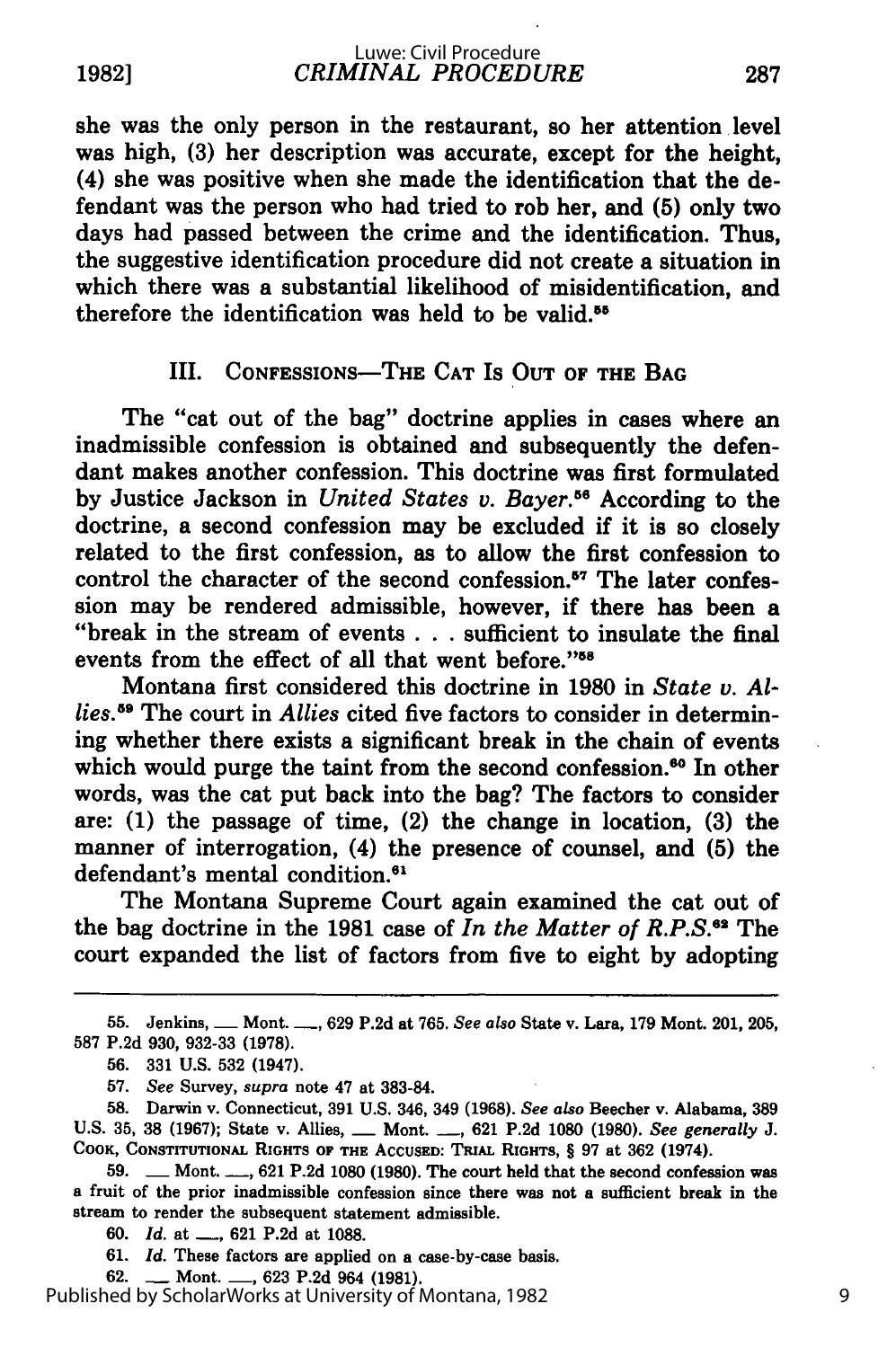some other factors used in other jurisdictions.<sup>63</sup> Specifically, these factors are: **(1)** police conduct, (2) opportunity to talk with family and friends, and **(3)** defendant's first confession has led him into believing that his present position is hopeless."' In *R.P.S.* the court held that there was a sufficient break in the stream to render the second confession admissible. The second confession was not the result of persistent questioning as in *Allies.'*

# IV. **EFFECT OF AN INVALID AMENDED INFORMATION ON THE ORIGINAL INFORMATION**

In **1980** the Montana Supreme Court declared unconstitutional the provision in the Montana Code which allowed an information to be amended once as to substance without leave of court, up to five days before trial.<sup>66</sup> In 1981 the court, in *State v. Cardwell,67* explained what effect an invalid amended information had on the original information.<sup>68</sup> The defendant argued that the original information was no longer in effect, since it had become *functus officio"9* upon the filing of the amended information. Because the amended information was dismissed, there existed no information upon which to prosecute the defendant and thus he was illegally detained.<sup>70</sup>

The court determined that the defendant misinterpreted the operation of the doctrine. In the court's opinion, the original information would become *functus officio* only if the amended information were valid. Therefore, the invalid information did not render

**66.** State v. Cardwell, **-** Mont. **-, 609 P.2d 1230 (1980) (MCA** § 46-11-403(1) **(1979)** held unconstitutional).

**67. -** Mont. **-, 625 P.2d 553 (1981)** (the second *Cardwell* case).

**68.** This question was one of first impression for the Montana court.

**70.** Cardwell, **-** Mont. **-, 625 P.2d** at **556.** The defendant alleged that he was denied due process of law as provided for in the fifth and fourteenth amendments to the United States Constitution and article II, section **7,** of the **1972** Montana Constitution. https://scholarworks.umt.edu/mlr/vol43/iss2/9

288

**<sup>63.</sup>** *Id.* at **-, 623 P.2d** at **968** (citing Comm. v. Meehan, **-** Mass. **-, 387 N.E.2d 527, 537 (1979),** *cert. dismissed,* 445 **U.S. 39);** Knott v. Howard, **511 F.2d 1060, 1061** (1st Cir. **1975).**

<sup>64.</sup> R.P.S., **-** Mont. **-, 623 P.2d** at **968.** The defendant was incarcerated throughout the period, but that factor alone does not require suppression.

**<sup>65.</sup>** *Id.* at **-, 623 P.2d** at **969.** The defendant also argued that the second confession was "fruit of the poisonous tree," and therefore, inadmissible under Silverthorne Lumber Co. v. United States, 251 **U.S. 385 (1920)** and its progeny. The Court held the earlier confession was not the product of any exploitation or of a prior illegality since information leading **to** the discovery of the second confession was discovered independently. *Id.* at **-, 623 P.2d** at **966-67.**

**<sup>69.</sup> BLACK'S LAW** DICTIONARY **606** (5th ed. **1979)** defines *functus officio* as: "Having fulfilled the function, discharged the office, or accomplished the purpose, and therefore of no further force or authority."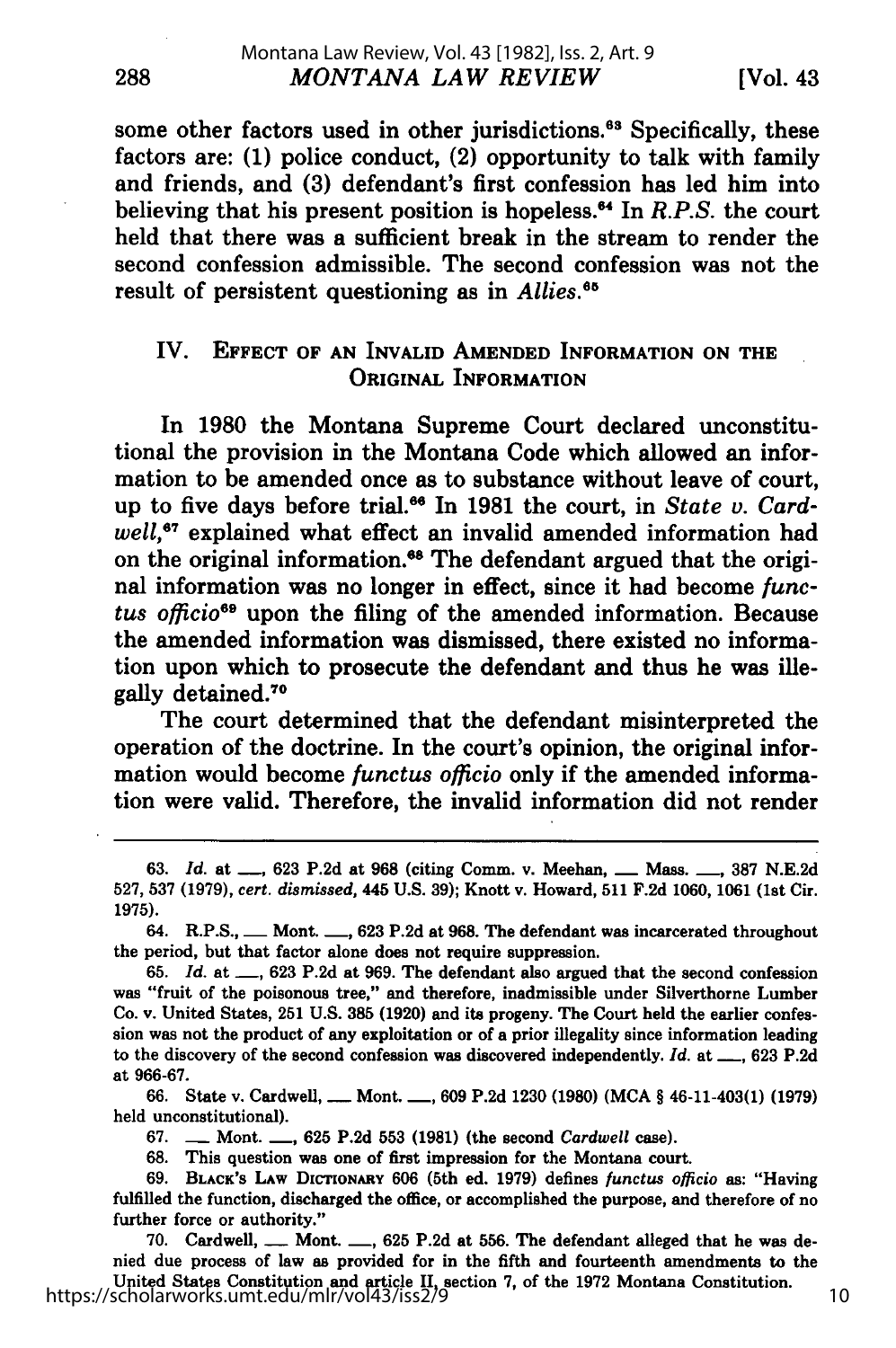#### **19821** *CRIMINAL PROCEDURE*

the original information *functus officio.7 <sup>1</sup>*The court's position was adopted from the Missouri case of *State v. Thompson.72* The Missouri court held that where an unauthorized or otherwise improper amended information is quashed or dismissed, further proceedings may be had on the original information.<sup>78</sup> It should be noted, however, that the Missouri court's ruling was based upon a Missouri statute<sup>74</sup> of which Montana has no equivalent.

#### V. **CHANGE** OF **VENUE**

Most often a motion for change of trial will occur when there has been pretrial publicity.<sup>75</sup> Montana's change of venue statute<sup>76</sup> establishes a standard that makes the granting of a motion for change of trial unlikely except in the most extreme circumstances. **A** change of venue is authorized only if there *actually exists* such prejudice as to render a fair trial impossible in that county."

An allegation of prejudice arising from pretrial publicity is insufficient to establish actual existing prejudice.<sup>78</sup> The court must determine that the publicity has in fact aroused undue prejudice in the community, and that the prejudice has so affected the community as to render a fair trial impossible.<sup>79</sup> This determination is left to the discretion of the judge, whose ruling will not be disturbed unless he has abused his discretion.<sup>80</sup>

**73.** Cardwell, **-** Mont. **-, 625 P.2d** at **556** (citing Thompson, **392 S.W.2d** at **622).** *But cf.* State *ex rel.* Wentworth v. Coleman, 121 Fla. **13, 163** So. **316 (1935)** (unauthorized act of alteration operates to arrest power of trial court to proceed on information).

74. Mo. **REV. STAT.** § 545.110 **(1953)** provides: **"If** there be at any time pending against the same defendant two indictments for the same offense, or two indictments for the same matter, although charged as different offenses, the indictment first found shall be deemed to be suspended **by** such second indictment, and shall be quashed."

**75.** *See generally* Survey, *Montana Supreme Court Survey of 1980 Criminal Procedure,* 41 **MoNT.** L. Rzv. **330, 355-63 (1980).**

**76. MCA** § 46-13-203 **(1981)** provides in pertinent part: **"(1)** The defendant or the prosecution may move for a change of place of trial on the ground that there exists in the county in which the charge is pending such prejudice that a fair trial cannot be had in such county **....** "

**77.** *See* State v. Link, **-** Mont. **-,** 640 **P.2d 366 (1981).** *Cf.* Rideau v. Louisiana, **373 U.S. 723 (1963)** (if it appears that local prejudice is so intense that impartial panel of jurors cannot be had, then denial of change of venue may be violation of constitutional due process).

**78.** State v. Link, **-** Mont. **-,** 640 **P.2d 366, 367 (1981).** *See* State v. Willians, - Mont. **-,** 604 **P.2d** 1224 **(1979);** State v. Kirkland, **-** Mont. **-, 602 P.2d 586 (1979).**

**79.** State v. Link, **-** Mont. **-,** 640 **P.2d 366, 367 (1981)** (citing State *ex rel.* Hanrahan v. District Court, 145 Mont. **501, 508,** 401 **P.2d 770, 774 (1965)).**

**80.** State v. Bashor, **-** Mont. **-,** 614 **P.2d** 470, 476 **(1980).** Indicia of a denial of a fair trial resulting from prejudicial publicity are: arousal of feelings of the community, Published by Bersonal weights at the defendant restablished opinion of members of the commu- 11

289

**<sup>71.</sup>** *Id.* at **-, 625 P.2d** at **556.**

**<sup>72. 392</sup> S.W.2d 617** (Mo. **1965).**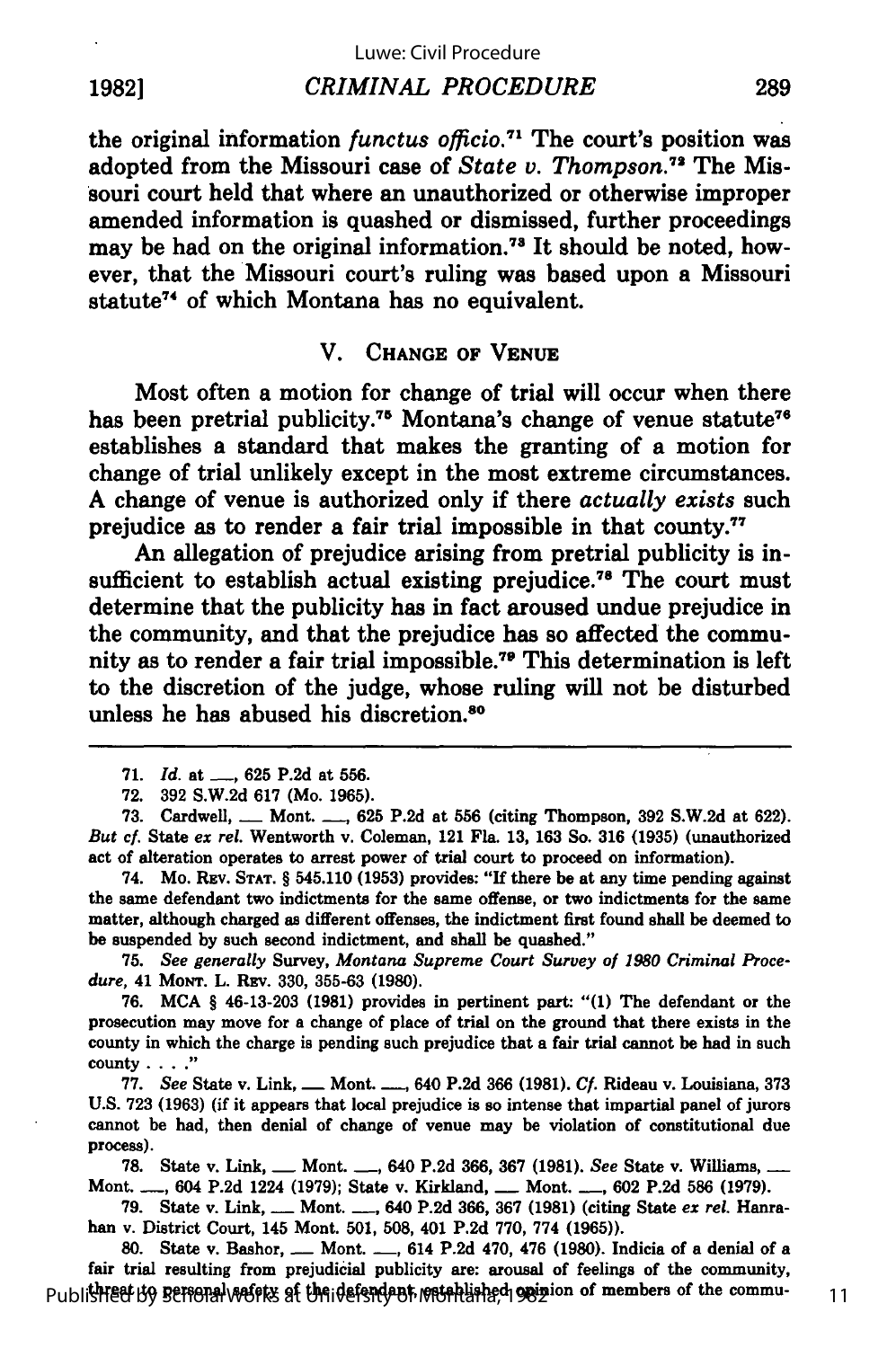290

In *State v. Link*,<sup>81</sup> the Montana Supreme Court found that the district court had abused its discretion in granting a motion for change of trial on the basis of prejudice arising only from pretrial publication. The significance of this case, however, is that the supreme court adopted a slightly lower standard than that contained in the "impossible to have a fair trial" standard.<sup>82</sup> The defendant argued that the present standard was too stringent<sup>83</sup> and urged the court to adopt the American Bar Association (ABA) standard, which requires only a showing of a "reasonable likelihood" that a fair trial cannot be had in that particular county. The Montana Supreme Court agreed that the present standard was unworkable, but instead of adopting the ABA standard, the court selected the standard used in Illinois.<sup>84</sup>

The Illinois standard is derived from Illinois Supreme Court decisions interpreting their change of venue statute,<sup>85</sup> the parent of Montana's statute.<sup>86</sup> The Illinois court has ruled that a change of venue will be granted when, in the trial court's discretion, "there are reasonable grounds to believe that the prejudice alleged actually exists and that **by** reason of the prejudice there is a reasonable apprehension that the accused cannot receive a fair and impartial trial. '87 The Montana Supreme Court, however, expressly held that under the newly adopted Illinois standard, mere allegations of prejudice will continue to be insufficient grounds for change of venue.<sup>86</sup>

In a subsequent decision, the Montana Supreme Court applied this new standard. In *State v. Hansen,89* the court did not expressly indicate that it was employing the new standard, but the court's language suggests that it did. The court stated that the defendants failed "to establish any *possibility* of jury prejudice due

81. **-** Mont. **-,** 640 **P.2d 366** (1981).

**82.** *Id.* at **-,** 640 P.2d at 368.

83. Only two Montana Supreme Court cases have overturned a trial court's denial of a defendant's motion for change of venue: State v. Dryman, 127 Mont. 579, 269 P.2d 796 (1954); State v. Spotted Hawk, 22 Mont. 33, 55 P. 1026 (1899).

84. Link, **-** Mont. **-**, 640 P.2d at 368.

85. ILL. **ANN. STAT.** ch. 38, § 114-6 (Supp. Smith-Hurd 1980).

86. *See* Commission Comments, 4 **MONTANA CODE ANNOTATIONS** [hereinafter cited as MC **ANNOT.]** § 46-13-203 **(1981).**

**87.** Link, \_\_ Mont. **-,** 640 **P.2d** at **368** (quoting People v. Berry, **37** Ill. **App. 2d 329, 226 N.E.2d 591, 592-93 (1967)).** *See also* People v. Campbell, **28 Ill. App. 3d** 480, **328 N.E.2d 608 (1975).** Accord People v. Knippenberg, **70 Ill. App. 3d** 496, **388 N.E.2d 806 (1979).**

**88.** Link, \_\_ Mont. **-,** 640 **P.2d** at **368.**

**89. -** Mont. **-, 633 P.2d** 1202 **(1981).** https://scholarworks.umt.edu/mlr/vol43/iss2/9

nity as to the accused's guilt, unobjective news articles and their dissemination, and difficulty or failure of securing a fair and impartial trial from the community in which the news articles appeared. *Id.*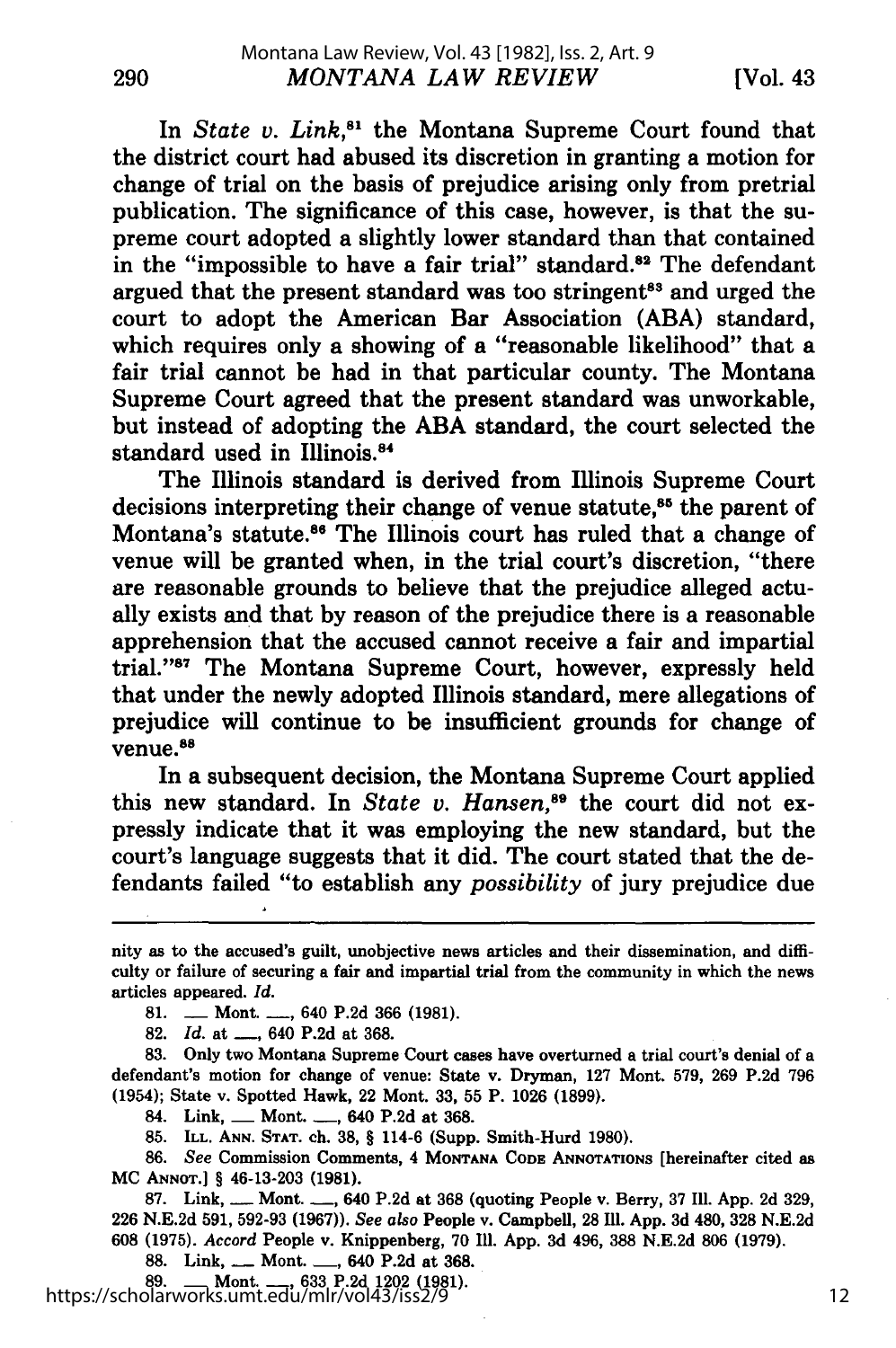to pretrial publicity."<sup>90</sup>

### VI. **DOUBLE JEOPARDY--THE LESSER INCLUDED OFFENSE**

**A** defendant can be charged, convicted and sentenced for two criminal offenses arising out of the same transaction. However, there are limitations. If one of the two offenses is a "lesser included offense" of the other, then the offenses will be considered the "same offense" for purposes of punishment and conviction.<sup>91</sup> Thus, the fifth amendment to the United States Constitution and article II, section 25 of Montana's Constitution<sup>92</sup> may protect an offender from multiple punishments for the same offense.<sup>93</sup> A further limitation is **MCA §** 46-11-502 **(1981),"** which prohibits the conviction of a defendant for more than one offense if one offense is included in the other offense.

The test for determining whether an offense is a lesser included offense of another was formulated **by** the United States Supreme Court in *Blockburger v. United States:9*

The applicable rule is that where the same act or transaction constitutes a violation of two distinct statutory provisions, the test to be applied to determine whether there are two offenses or only one, is *whether each provision requires proof of an additional fact which the other does not."*

In three recent Montana decisions, the court addressed the is-

**93.** Several Supreme Court opinions suggest, in dictum, that the double jeopardy clause bars not only multiple prosecutions but also multiple punishments for the same offense. *See, e.g.,* Simpson v. United States, 435 **U.S. 6, 11-13 (1978);** Jeffers v. United States, 432 **U.S. 137, 155 (1977);** Brown v. Ohio, 432 **U.S. 161, 165 (1977).** *But cf.* Whalen v. United States, 445 **U.S.** 684, **689, 697 (1980)** (four-justice majority held double jeopardy clause "at the very least" prevents federal court from imposing consecutive sentences unless authorized **by** Congress to do so).

94. **MCA §** 46-11-502 **(1981),** which in pertinent part provides: "When the *same transaction* may establish the commission of more than one offense, a person charged with such conduct may be prosecuted for each such offense. *He may not, however, be convicted of more than one offense if:* **(1)** *one offense is included in the other.* **. ."** (emphasis added). **MCA §** 46-11-501(1) **(1981)** defines the term "same transaction" and **MCA §** 46-11-501(2) **(1981)** describes when an offense is an "included offense."

**95.** 284 **U.S. 299 (1932).**

**96.** *Id.* at 304 (emphasis added).

**<sup>90.</sup>** *Id.* at **-, 633 P.2d** at **1209-10** (emphasis added).

**<sup>91.</sup>** *See* **MCA** § 46-11-502(1) **(1981).**

**<sup>92.</sup> U.S. CONST.** amend. V provides that no person shall "be subject for the same offense to be twice put in jeopardy of life or limb." **MoNT. CONST.** art. II, § 25 provides: "No person shall be again put in jeopardy for the same offense previously tried in any jurisdiction." *See* En parte Lange, **85 U.S. (18** Wall.) **163 (1873);** Matter of Ratzlaff, **172** Mont. 439, 445, 564 **P.2d 1312, 1316 (1977);** State v. Coleman, **-** Mont. **-, 605 P.2d 1000, 1008 (1979).**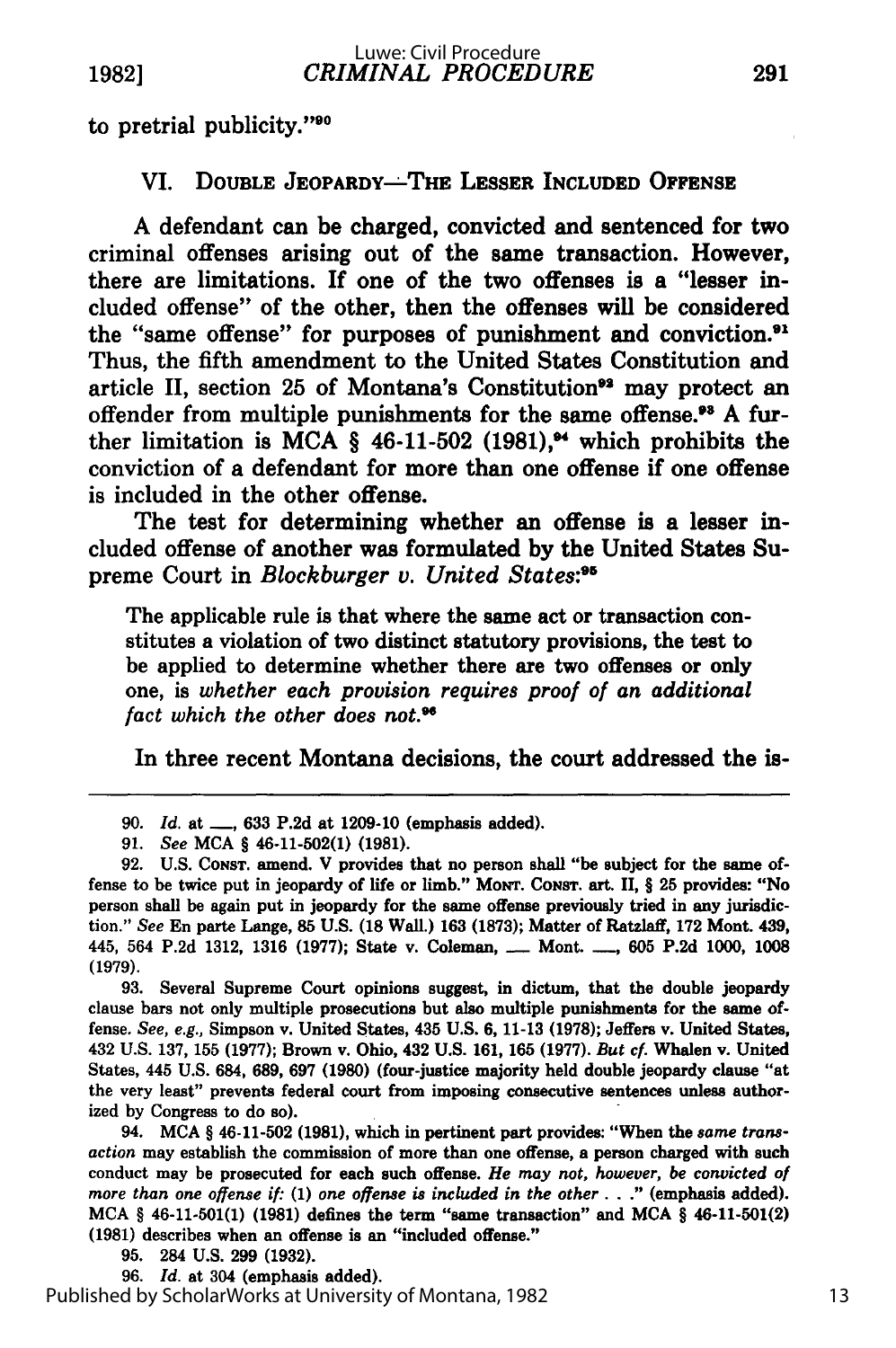sue of whether a conviction of two statutory offenses was in essence a conviction of the same offense resulting in prohibited multiple punishment.<sup>97</sup> In *State v. Close*,<sup>98</sup> the Montana Supreme Court held that the defendant's conviction for the underlying felonies of aggravated kidnapping and robbery did not merge, for the purposes of punishment, with his conviction for felony murder.<sup>99</sup> In interpreting **MCA §§ 45-5-102(1)(b), -303(1)(b),** -401(1)(a) and **- 303(1)(b) (1981),** the court found that the Montana legislature intended to allow the defendant to be punished for both the felony murder offense, based on the underlying felonies, and the underlying felonies.100

The court in *Close* relied on three reasons for ruling that the legislature had not intended to preclude punishment for the felony homicide and the underlying felonies of kidnapping and robbery, in enacting the felony murder statute.<sup>101</sup> First, in applying the *Blockburger* test, the court noted that the underlying offenses were not the "same offense" as felony homocide, and held that the *Blockburger* analysis "must fall or stand on the working of the statutes alone, not on the indictment."0 2 **MCA §** 46-11-502 **(1981)** was held to be merely a codification of the *Blockburger* test.<sup>103</sup> The second reason cited **by** the court was that the history and purpose

**98. -** Mont. **-, 623 P.2d** 940 **(1981).**

**99.** *Id.* at **\_\_, 633 P.2d** at 949.

*100. Id.* (following Whalen v. United States, 445 **U.S.** 684 **(1980)).** In determining that the legislature did not intend to preclude cumulative punishment in this situation, the Montana court rejected the holding in *Whalen* as not applicable and followed the dissenting opinion. *Id.* at **-, 623 P.2d** at 949. In *Whalen,* the Supreme Court held that Congress did not authorize consecutive sentences for the underlying felony of rape and the felony of murder. Whalen v. United States, 445 **U.S.** 684, **693-94 (1980).**

101. Close, <u>-- Mont.</u> <sub>--,</sub> 623 P.2d at 950-51.

102. *Id.* (citing Justice Rehnquist dissent in Whalen v. United States, 445 **U.S.** 684, **699 (1980)).** Contrary to what the Montana court wanted to believe, the majority in *Whalen* did not apply the *Blockburger* rule to the facts of the case. The majority opinion states that: "[ciontrary to the view of the dissenting opinion, we do not in this case apply the **Block**burger rule to the facts alleged in a particular indictment." *Id.* at 694 n.8. *See supra* note **100.** The majority had simply concluded that for purposes of imposing cumulative sentences under the **D.C.** Code, Congress intended rape to be considered a lesser included offense of the felony homicide. "[T]here would be no question in this regard if Congress, instead of listing the six lesser included offenses in the alternative, had separately proscribed the six different species of felony murder under six statutory provisions." Whalen v. United States, 445 **U.S.** 684, 694 **(1980).**

The Montana Supreme Court's adoption of this new approach is contrary to the court's prior analysis in State v. Coleman, **-** Mont. **-, 605 P.2d 1000 (1979).** In *Coleman,* the court applied the *Blockburger* test to the facts of the information. *Id.* at **-, 605 P.2d** at **1008-09.**

**103.** Close, **-** Mont. **-, 623 P.2d** at **950.** https://scholarworks.umt.edu/mlr/vol43/iss2/9

**<sup>97.</sup>** State v. Close, **-** Mont. **-, 623 P.2d** 940 **(1981);** State v. Ritchson, **-** Mont. **630 P.2d** 234 **(1981);** State v. Buckman, **-** Mont. **-, 630 P.2d** 743 **(1981).**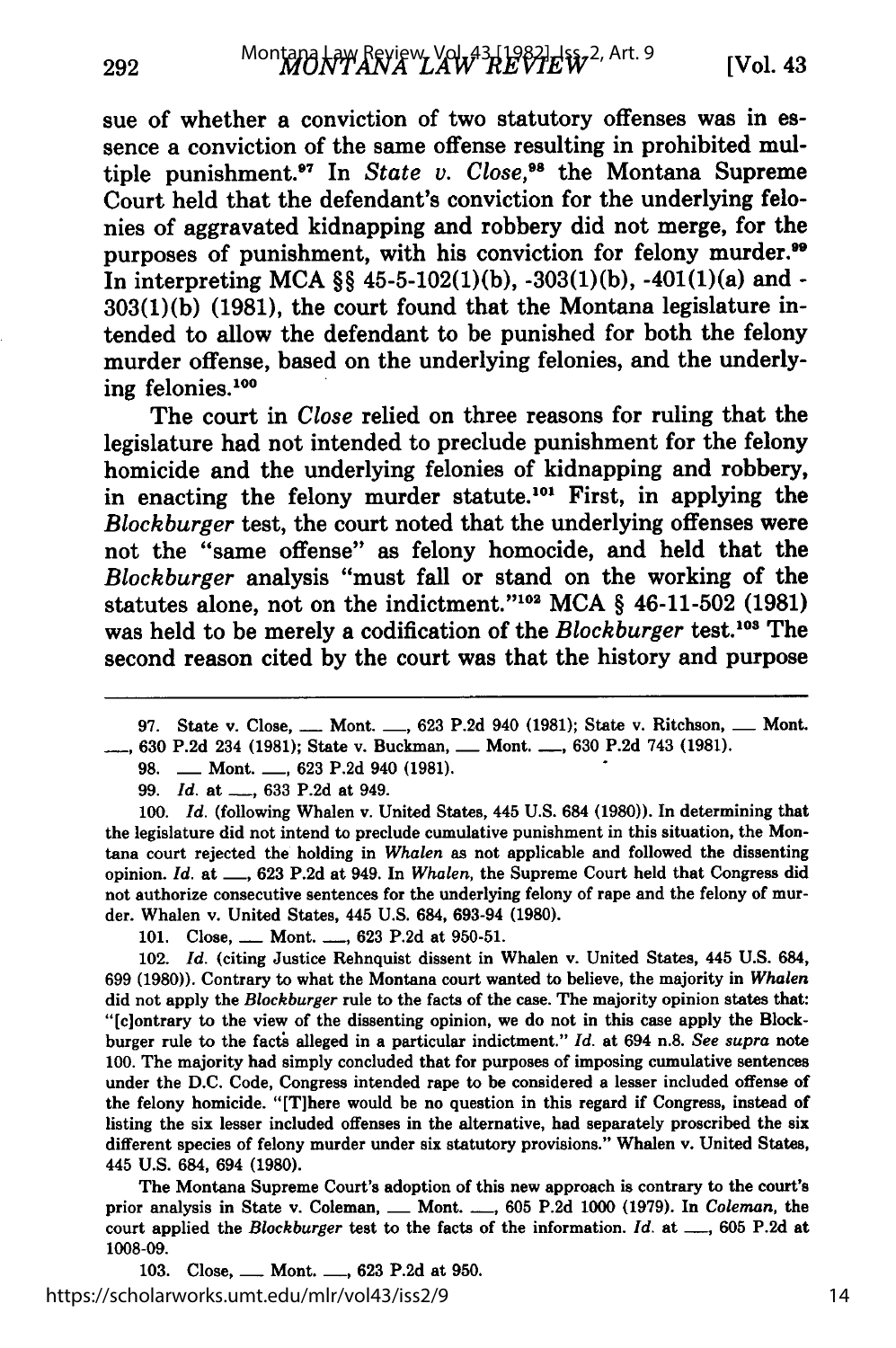of the felony homicide provision was designed to protect a wholly different societal interest from that which the underlying felony provisions were intended to protect.104 The court's third reason was that "the legislature found that the homicidal risk is greater when there is a commission of a felony and that the protection of the person from this increased risk warranted additional sentences."105

The *Close* decision provides two significant lessons. First, the *Blockburger* analysis, or **MCA §** 46-11-502 **(1981),** must be applied to the statutes defining each offense and not with reference to the individual facts of each case.<sup>106</sup> Second, the Montana court is unlikely to find a double jeopardy violation where multiple punishments are imposed at a single prosecution for both felony homicide and the underlying felony.<sup>107</sup>

In *State v. Ritchson*,<sup>108</sup> the court held that aggravated assault is not a lesser included offense of the crime of robbery. The court applied the *Blockburger* test to the elements of the offenses.<sup>109</sup> In addition, the language in **MCA §** 46-11-501(2)(a) **(1981)** was determined to be a reference to the statutory elements of the crime rather than to the individual facts of each case.<sup>110</sup> The court reasoned that a person could commit robbery without inflicting *serious* bodily injury and without using a weapon.<sup>111</sup> The court then stated that because "the aggravated assault statute requires proof of at least one element that is not needed to establish robbery, it is

104. *Id.* (quoting United States v. Greene, 489 **F.2d** 1145, **1168-69 (D.C.** Cir. **1973)).** But cf. majority opinion in Whalen, 445 **U.S.** at **686-87** (a similar finding **by** the Court of Appeals was rejected **by** the majority as mistaken).

**105.** Close, **-** Mont. **-, 623 P.2d** at **950-51** (citing the Criminal Law Commission Comment, **3 MC ANNOT. §** 45-5-102 **(1981)).** The additional sentences warranted **by** this increased risk were an attempt to eliminate the disparity between first-degree murder (death or a life sentence, **REVISED CODES OF MONTANA** [hereinafter cited as R.C.M. 1947] **§** 94-2505 (1947)) and second-degree murder (incarceration of a term not less than **10** years, R.C.M. 1947 **§** 94-2505); there was no intent to have cumulative sentencing. *See generally* Compiler's Comments, **3 MC ANNOT. §** 45-5-102 **(1981).**

*106. See supra* notes 102 and **103** and accompanying text.

**107.** Close, **-** Mont. **-, 623 P.2d** at **951.** The court states: "If a defendant wants to commit a felony, he must pay a price. **If** a defendant wants to commit murder in addition to the felony or in the course of committing another felony, he must pay a higher price." *Id.* **108. -** Mont. **-, 630 P.2d** 234 **(1981).**

**109.** *Id.* at **-, 630 P.2d** at **237-38.**

**110.** *Id.* **MCA §** 46-11-501(2)(a) **(1981)** provides: "An offense is an 'included offense' when: (a) it is established **by** proof of the same or less than all the facts required to establish the commission of the offense charged." *See also* Close, **-** Mont. **-, 623 P.2d** at 949-50. *But see supra* notes 102, **103 & 106** and accompanying text.

**111.** Ritchson, **-** Mont. **-, 630 P.2d** at **238** (citing **MONTANA CRIMINAL LAW INFOR-MATION RESEARCH CENTER, MONTANA CRIMINAL CODE ANNOTATED 182-84** (rev. **ed. 1980)).** Robbery can be committed with a toy gun; a toy gun, however, does not qualify as a "weapon" under **MCA §§** 45-2-101(65), **-5-202 (1981)** for aggravated assault.